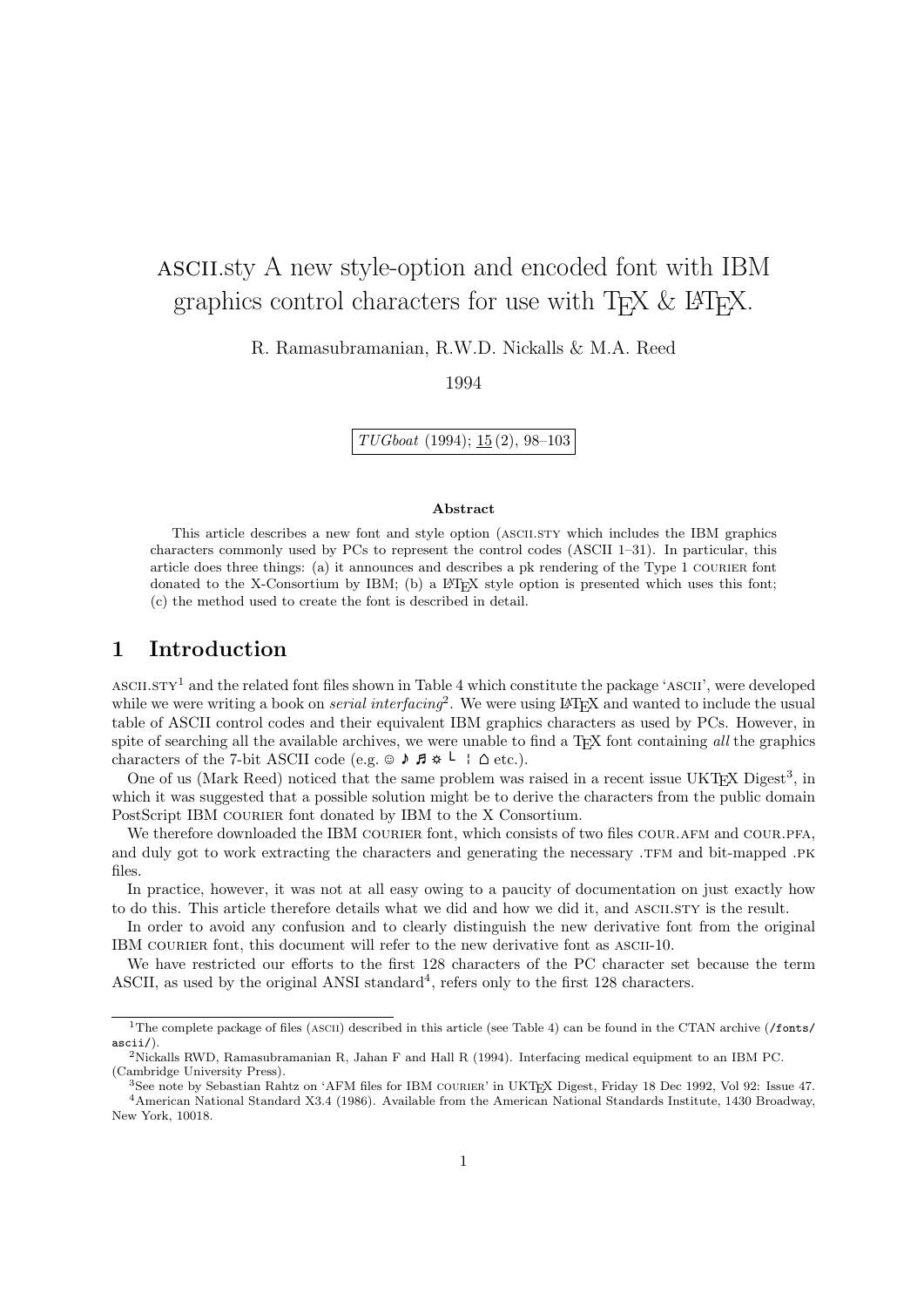Those who are interested in unmasking the characters 128–255 in the PC character set may wish to examine some of the other .AFM files held in the CTAN archive (e.g. CRB-PC8.AFM; CRI-PC8.AFM).

## 2 The ASCII font

Table 1 shows the 10-point ASCII-10 font which we derived from the IBM COURIER font. Different sizes can be generated using the TEX magstep procedure.

Each element in the font table can be accessed in the usual way by using the \char command. For example, the style option ASCII.STY allocates the command  $\CR$  for the Carriage Return character as follows.

- 1. The new font is defined as \ascii using \newfont{\ascii}{ascii-10}
- 2. The new command \CR is defined using \newcommand{\CR}{\char'015}.

Now when the command  $\{\asci\CR\}$  is used in the text it produces the symbol  $\lambda$ . The brackets are needed to keep the \ascii font local.

|                        | $\sqrt{0}$ | $\mathcal{L}_{1}$ | $^{\prime}2$         | $\hat{3}$                | $\mathcal{L}_{4}$  | $\frac{7}{5}$     | $\hat{6}$               | $\gamma$                 |                |
|------------------------|------------|-------------------|----------------------|--------------------------|--------------------|-------------------|-------------------------|--------------------------|----------------|
| $\hat{y}$              |            | ☺                 | $\bullet$            | v                        | ♦                  | ♣                 | ♠                       | $\bullet$                | $\partial x$   |
| $\hat{U}$              | o          | $\circ$           | $\circ$              | ♂                        | ₽                  | J                 | л                       | ⋫                        |                |
| '02x                   | ►          | ◀                 | ¢                    | ï                        | I                  | ş                 |                         | ↨                        | ''1x           |
| $\sqrt{03x}$           | $\uparrow$ | ↓                 | $\rightarrow$        | $\overline{\phantom{0}}$ | L                  | $\leftrightarrow$ | ▲                       | ▼                        |                |
| $\partial \mathcal{L}$ |            | ļ                 | $\mathbf{H}$         | #                        | $\$\$              | %                 | &                       | ,                        | "2x            |
| $\hat{c}$              | (          | $\mathcal{C}$     | $\ast$               | $\ddot{}$                | ,                  |                   | $\bullet$               | $\overline{\phantom{a}}$ |                |
| $\hat{c}$              | 0          | 1                 | $\mathbf 2$          | 3                        | 4                  | 5                 | 6                       | 7                        | "3x            |
| $\partial \gamma_x$    | 8          | 9                 | $\ddot{\phantom{a}}$ | $\vdots$                 | $\,<\,$            | $=$               | $\geq$                  | ?                        |                |
| 10x                    | G          | А                 | В                    | $\rm{C}$                 | D                  | Ε                 | F                       | G                        | $\sqrt{4x}$    |
| '11x                   | Η          | Ι                 | J                    | Κ                        | L                  | М                 | N                       | 0                        |                |
| '12x                   | P          | Q                 | R                    | S                        | T                  | U                 | V                       | W                        | "5x            |
| '13x                   | χ          | Υ                 | Ζ                    | C                        | $\backslash$       | J                 | $\widehat{\phantom{a}}$ |                          |                |
| '14x                   | ١          | a                 | b                    | $\mathsf{C}$             | d                  | e                 | f                       | g                        | " $6x$         |
| '15x                   | h          | i                 | j                    | k                        | 1                  | $\mathbf m$       | n                       | $\circ$                  |                |
| '16x                   | p          | q                 | r                    | S                        | t                  | u                 | v                       | M                        | $\emph{''}$ 7x |
| '17x                   | X          | у                 | z                    | €                        | ŧ                  | }                 | $\tilde{\phantom{a}}$   | Δ                        |                |
|                        | "8"        | "9                | $\it{''A}$           | $\sqrt{B}$               | $^{\prime\prime}C$ | $\it{''D}$        | E                       | ${}^{\prime\prime}F$     |                |

Table 1: The ASCII-10 font.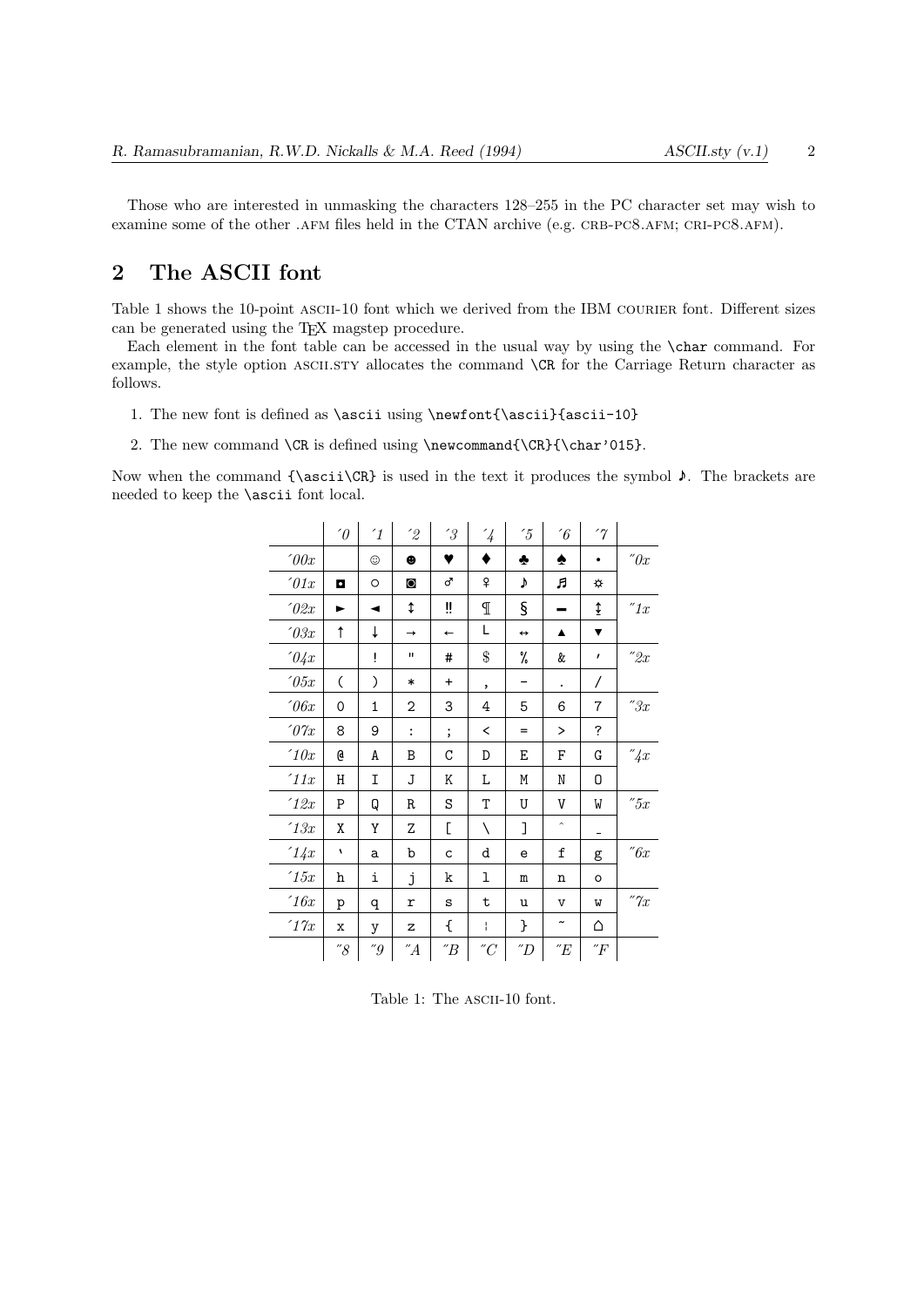## 3 Installing the font files

#### EmTEX implementation

In order to use ASCII.STY the various font files (.PK and .TFM files) need to be placed in the correct directories, as specified by EmT<sub>E</sub>X.

ASCII-10.TFM file: This file goes into the usual  $\emph{EMTEX}$  TFM directory.

ascii.fli library: This library of all ascii.pk files goes into the usual \texfonts directory.

#### Non-EmTEX implementations

For those not using EmT<sub>E</sub>X the separate ASCII.PK files are also provided. Although all the .PK files initially have names which indicate the dpi size (e.g. ascii300.pk), once correctly located in their respective subdirectories, they must all then be renamed so that they all have the same name ASCII-10.PK.

#### 3.1 Adjusting the configuration file  $(LJ.CNF)$

In order that  $EmTrX$  can find all fonts, the path for the fonts in the LJ.CNF file (in the \EMTEX directory) may need to be altered to accommodate the directory structure of  $\textsc{Texpons}.$ 

The authors use the following library line  $(\frac{\rho}{1})$  in the LJ.CNF file.

 $/pl$ =%DVIDRVFONTS%;lj\_0;lj\_h;lj\_1;lj\_2;lj\_3;lj\_4;lj\_5a;lj\_5b;lj\_6;ascii;

## 4 Using ASCII.STY

Place ASCII.STY in the \TEXINPUT directory, and then use the style option [ASCII] in the \documentstyle command in the usual way. ASCII.STY includes seven magnifications of the ASCII-10 font as follows: magstep 0, half,  $1, 2, 3, 4, 5$ , which are equivalent to point sizes 10, 11, 12, 14, 17, 21, 25 respectively. Note that the relationship between point size and magstep is such that the point size corresponding to magstep **n** is  $10 \times 1.2^n$ , i.e. magstep 0 is equal to 10-point size.

Using ASCII.STY an ASCII character is most easily printed using the **\ascii** command followed by the character in the usual way. For example,  ${\succeq s}$  will print the number 5 from the ASCII-10 font table. The ASCII.STY style option will automatically select the font size currently being used in the document (e.g. 10, 11, 12 point). For convenience all the control characters except the four  $DC_{1-4}$  have been allocated their usual code name (in *uppercase* letters); thus the carriage return symbol  $(\lambda)$  is called \CR and would be printed using {\ascii\CR}. The four Device Control characters DC1, DC2, DC3, DC4 have been allocated the commands \DCa, \DCb, \DCc, \DCd, since T<sub>EX</sub> does not allow commands to contain integers.

Two other characters in the ASCII-10 font table which are not usually available for TEX users are

- $\triangle$  (\DEL) which is printed using {\DEL}.
- ¦ (\splitvert) which is printed using {\ascii\splitvert}. This name was chosen to be in keeping with Knuth's \vert which is |.

The standard codes and the coding used by ascii.sty for the control characters are shown in Table 2.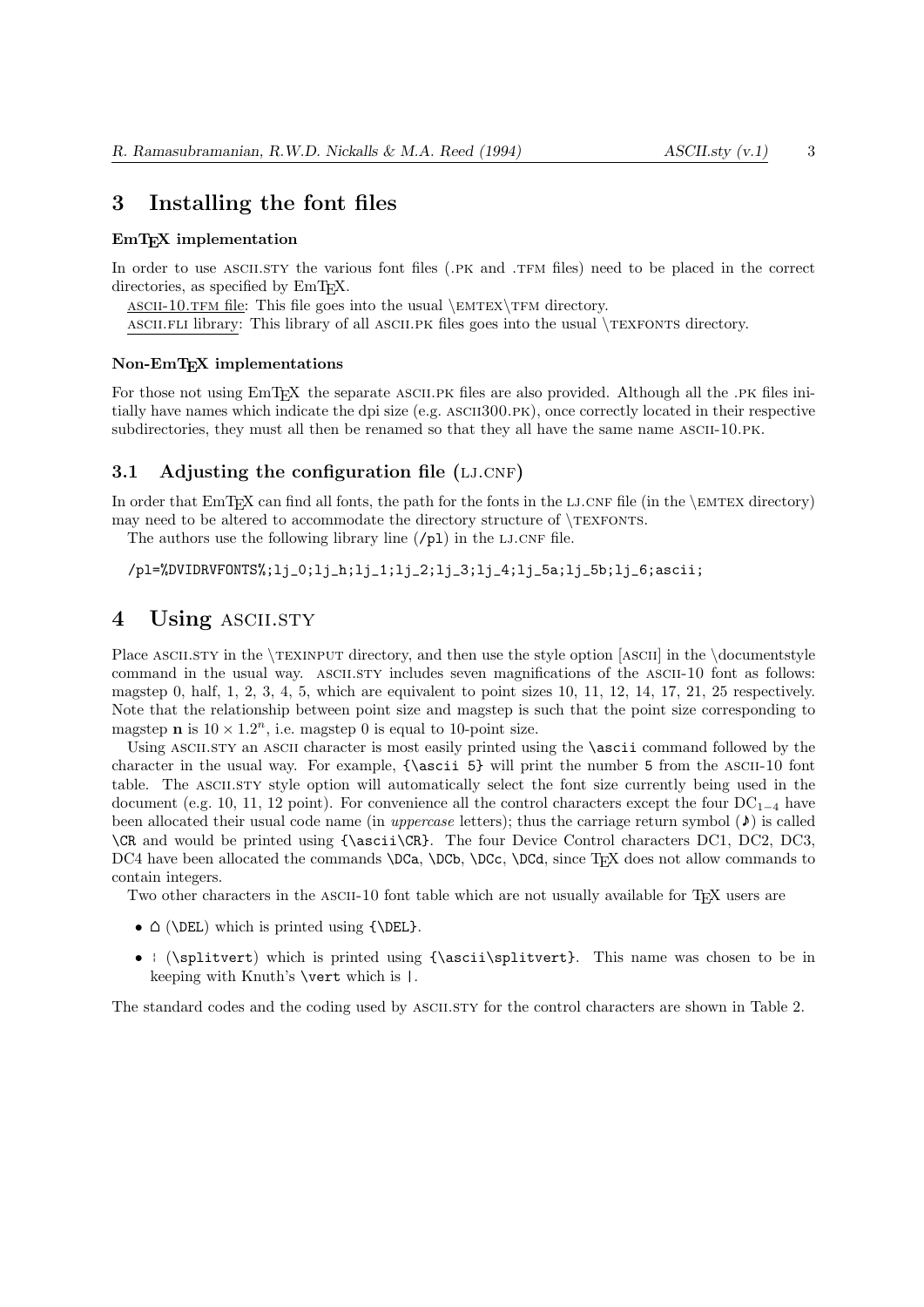| <b>ASCII</b> control codes |                            |                 |                           |                         |                        |                |
|----------------------------|----------------------------|-----------------|---------------------------|-------------------------|------------------------|----------------|
| $\overline{Dec}$           | Code                       | Hex             |                           | Name                    | $\overline{IBM}$       | ASCII.STY      |
| $\boldsymbol{0}$           | $\overline{\mathrm{NULL}}$ | 00h             | $\wedge$ @                | Null                    |                        |                |
| $\mathbf{1}$               | <b>SOH</b>                 | 01 <sub>h</sub> | $^{\wedge}$ A             | Start of heading        | ☺                      | \SOH           |
| $\overline{2}$             | STX                        | $02\mathrm{h}$  | $^{\wedge} \text{B}$      | Start of text           | $\bullet$              | \STX           |
| 3                          | <b>ETX</b>                 | $03\mathrm{h}$  | $^{\wedge}C$              | End of text             | 7                      | \ETX           |
| $\overline{4}$             | <b>EOT</b>                 | 04h             | $^{\wedge} \mathcal{D}$   | End of transmission     | ♦                      | \EOT           |
| $\overline{5}$             | <b>ENQ</b>                 | 05h             | $^{\wedge} \mathrm{E}$    | Enquiry                 | ٠                      | \ENQ           |
| $\overline{6}$             | ACK                        | 06h             | $^\wedge\mathrm{F}$       | Acknowledge             | $\blacklozenge$        | <b>\ACK</b>    |
| 7                          | <b>BEL</b>                 | 07h             | $^{\wedge} \mathrm{G}$    | Bell                    | $\bullet$              | \BEL           |
| 8                          | BS                         | 08h             | $^{\wedge}{\rm H}$        | Back space              | $\blacksquare$         | \BS            |
| $\overline{9}$             | HT                         | 09h             | $\mathord{\wedge} I$      | Horizontal tab          | $\circ$                | \HT            |
| 10                         | $\rm LF$                   | 0Ah             | $^\wedge \text{J}$        | Linefeed                | O                      | \LF            |
| 11                         | <b>VT</b>                  | 0Bh             | $^{\wedge}{\rm K}$        | Vertical tab            | ď                      | \VT            |
| 12                         | $\rm FF$                   | 0 <sub>Ch</sub> | ${}^{\wedge}{\rm L}$      | Formfeed                | ₽                      | \FF            |
| 13                         | CR                         | 0D <sub>h</sub> | $^{\wedge}{\rm M}$        | Carriage return         | d                      | $\setminus$ CR |
| 14                         | SO <sub></sub>             | 0E <sub>h</sub> | $^{\wedge}{\rm N}$        | Shift out               | Я                      | $\setminus$ SO |
| 15                         | SI                         | 0Fh             | $^{\wedge}O$              | Shift in<br>⋫           |                        | \SI            |
| 16                         | DLE                        | 10 <sub>h</sub> | $^\wedge\mathrm{P}$       | Data link escape        | ►                      | \DLE           |
| 17                         | DC1                        | 11 <sub>h</sub> | $^{\wedge}Q$              | Device control 1 (XON)  | ◀                      | \DCa           |
| 18                         | DC2                        | 12h             | $^\wedge \text{R}$        | Device control 2        | ¢                      | \DCb           |
| 19                         | DC3                        | $13\mathrm{h}$  | $^\wedge \mathrm{S}$      | Device control 3 (XOFF) | ü                      | \DCc           |
| 20                         | DC4                        | 14h             | $\mathord{\wedge} T$      | Device control 4        | $\mathbb T$            | \DCd           |
| 21                         | <b>NAK</b>                 | 15h             | $^\wedge\mathrm{U}$       | Negative acknowledge    | $\S$                   | \NAK           |
| 22                         | <b>SYN</b>                 | 16h             | $\mathord{\uparrow} V$    | Synchronous idle        |                        | \SYN           |
| 23                         | <b>ETB</b>                 | 17h             | $^\wedge\mathrm{W}$       | End transmission block  | $\frac{1}{\tau}$       | \ETB           |
| 24                         | CAN                        | 18h             | ${}^{\wedge}\mathrm{X}$   | Cancel                  |                        | \CAN           |
| 25                         | EM                         | 19h             | ${}^\wedge\mathcal{Y}$    | End of medium           | $\downarrow$           | \EM            |
| 26                         | <b>SUB</b>                 | 1Ah             | $^\wedge\mathrm{Z}$       | Substitute (EOF)        | $\rightarrow$          | \SUB           |
| 27                         | <b>ESC</b>                 | 1Bh             | $\wedge$                  | Escape                  | $\leftarrow$           | \ESC           |
| 28                         | $_{\rm FS}$                | 1Ch             | $\vee$                    | File separator          | L                      | \FS            |
| 29                         | $\mathbf{G}\mathbf{S}$     | $1{\rm Dh}$     | $\wedge$                  | Group separator         | ↔                      | $\setminus$ GS |
| 30                         | $\mathbf{RS}$              | $1\mathrm{Eh}$  | $\overline{\wedge}\wedge$ | Record separator        | ▲                      | \RS            |
| 31                         | <b>US</b>                  | $1\mathrm{Fh}$  | $\wedge$ _                | Unit separator          | ▼                      | \US            |
| 124                        |                            | $7{\rm Ch}$     |                           |                         | $\mathord{\mathsf{I}}$ | \splitvert     |
| 127                        | <b>DEL</b>                 | $7Fh$           |                           | Delete                  | Δ                      | \DEL           |

|  |  | Table 2: ASCII table of control characters. |
|--|--|---------------------------------------------|
|  |  |                                             |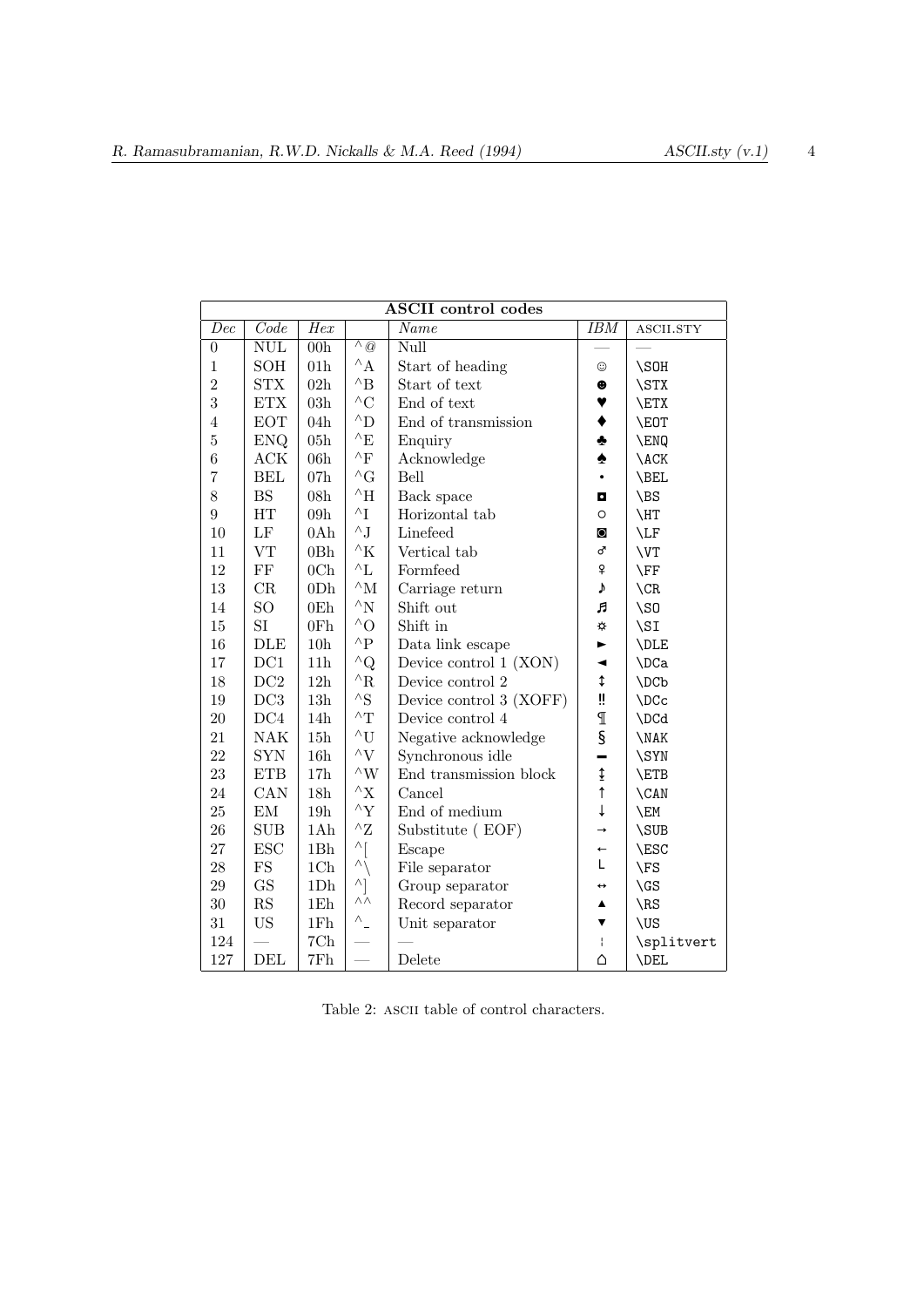#### 4.1 Using other sizes

When an ASCII character having a different point size to the one being used for the document is required, then a different command without integers has to be used.

In view of this restriction ASCII.STY uses Roman numerals to indicate both point size (e.g. \asciiXII for 12-point size) and magstep number (e.g. \asciimsV for magstep 5), as shown in Table 3. For example, a 21-point heart shape XXI  $\blacktriangledown$  can be printed using either of the commands {XXI\ETX} or {msIV\ETX}.

|    | Using point sizes     | Using magstep Nos. |                        |  |
|----|-----------------------|--------------------|------------------------|--|
| 10 | $\setminus$ ascii $X$ | Zero $(msZ)$       | \asciimsZ              |  |
| 11 | $\setminus$ asciiXI   | Half(msH)          | \asciimsH              |  |
| 12 | \asciiXII             | $1 \text{ (msI)}$  | \asciimsI              |  |
| 14 | \asciiXIV             | $2 \pmod{1}$       | $\setminus$ asciimsII  |  |
| 17 | \asciiXVII            | $3 \ (msIII)$      | $\setminus$ asciimsIII |  |
| 21 | \asciiXXI             | $4 \text{ (msIV)}$ | \asciimsIV             |  |
| 25 | \asciiXXV             | $5 \text{ (msV)}$  | $\setminus$ asciims V  |  |

Table 3: Font size commands for point and magstep.

Examples of the characters and sizes given by the commands are shown below.

The 10 point font:  $\{msZ\}}$  and  $\{X\$ SO} give  $\pi$ The 11 point font:  $\{msH\\ 80\}$  and  $\{XI\$  give  $\pi$ The 12 point font:  $\{\text{msI}\}\$  and  $\{\$ S0\} give  $\bar{F}$ The 14 point font:  $\{\text{msII}\}\$  and  $\{\text{XIV}\}\$ give  $\vec{P}$ The 17 point font:  $\{\text{msIII}\$  and  $\{\text{XVII}\$ SO} give  $\beta$ The 21 point font:  $\{\text{msIV}\$ S0\} and  $\{\text{XXI}\$ SO give The 25 point font:  $\{\text{msV}\$ SO} and  $\{\text{XXV}\$ SO} give

## 5 Generating the ascii font.

As indicated earlier, the IBM COURIER font files (COUR.AFM and COUR.PFA) contained all the graphics characters needed for typesetting a 7-bit ASCII table. In order to make use of this font in an non-PostScript T<sub>EX</sub> or L<sup>AT</sup>EX environment, we needed to generate the following:

- A .TFM file from the corresponding PostScript .AFM file.
- An MS-DOS binary .PFB font file from the corresponding .PFA font file (a Unix text file).
- $\bullet$  A bit-mapped .pk font file from the corresponding .pfb file.

The first step requires a program called AFM2TFM; the second step requires a program called T1BINARY; and the third step requires the program ps2pk. Fortunately, all the programs required for performing these conversions on a PC are readily available from ftp.urc.tue.nl [131.155.2.79] in their /tex/emtex directory. The various steps are shown in Figure 1.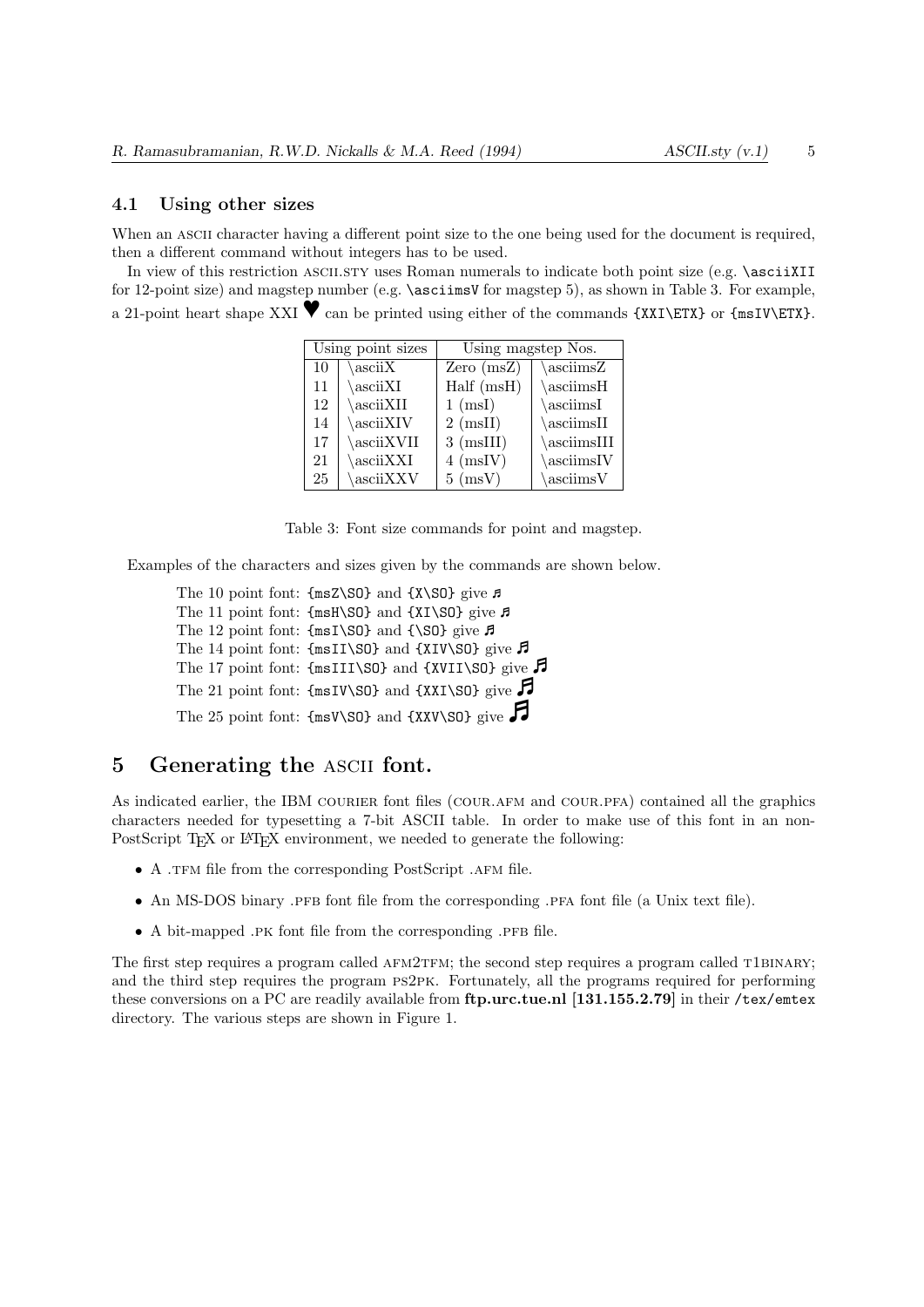

Figure 1: Sequence of file changes to generate ASCII-10.TFM and ASCII300.PK.

## 5.1 Generating the .TFM file

Normally this would be straightforward since the AFM2TFM program reads a PostScript font metric information file (i.e. an .AFM file) and produces a .TFM file.

In practice, it was not easy to establish which characters were in the COUR.AFM file since there was no documentation. For example, we could only discover by trial and error that the line

C -1 ; WX 600 ; N SV040000 ; B 102 96 498 467 ;

referred to the ASCII character  $\blacktriangledown$ . Note that the C –1 code indicates that the character is not 'visible'. Once we had established the relative positions of the characters in the .afm file, it was fairly easy to generate an 'encoding vector' file (ASCII.ENC). The following is an extract from the ASCII.ENC file:

```
/asciiEncoding [
 /spacenumeric /SS000000 /SS010000 /heart /diamond
 /club /spade /bullet /SM570001 /SM750000
 /SM750002 /male /female /musicalnote /musicalnotedbl
  :
  :
 /.notdef /.notdef /.notdef /.notdef /.notdef
] def
```
The ASCII.ENC file contains 128 character names each preceded by  $\ell$ . The order of the names in this file specifies the order of the characters in the TEX font. Any character position which is not defined (i.e. those character positions with a value  $> 127$ ) are designated / notdef.

Once we had generated a complete ASCII.ENC file, the ASCII-10.TFM file was generated using the following command.

```
afm2tfm cour.afm -T ascii.enc ascii-10.tfm
```
Newer versions of AFM2TFM will automatically print out a line suitable for inclusion in PSFONTS.MAP for use with DVIPS. Ignore the automatically generated line and see the section below on using DVIPS for more information.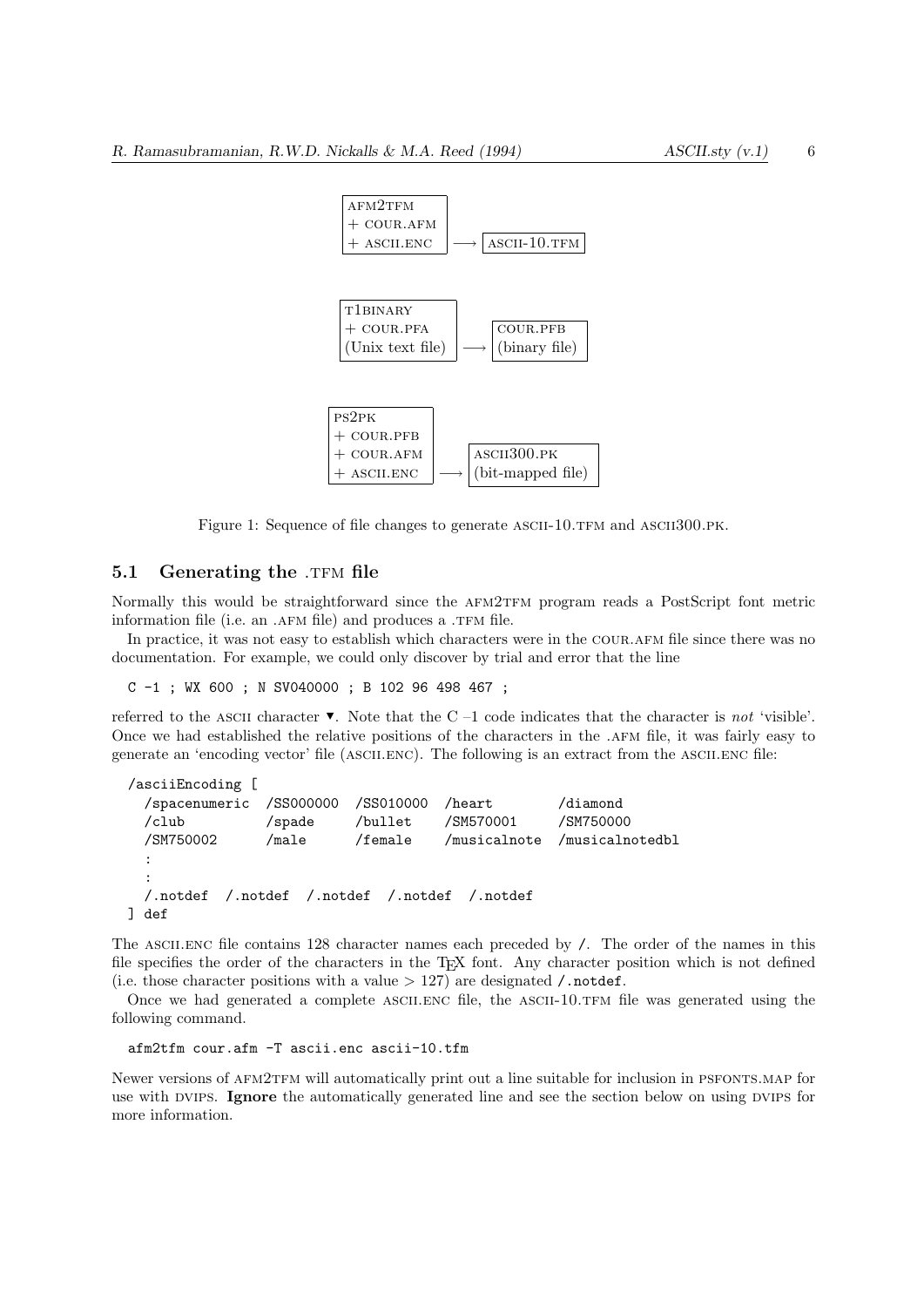For further information on AFM2TFM, the reader should refer to the documentation which accompanies this program. Readers who wish to know more about the codes found in .afm files should consult the PostScript Language Reference Manual<sup>5</sup> [1st edition] published by the Adobe Corporation.

#### 5.2 Conversion of .PFA to .PFB format

When PS2PK is run on PCs with MS-DOS, the program will only read .PFB files and not .PFA files. In view of this, it was necessary to first convert the .pfa font file (which is a Unix text file), into an MS-DOS binary  $(PFB)$  font file using the program T1BINARY, using the following command:

t1binary cour.pfa cour.pfb

#### 5.3 Generating the .pk bit-mapped file

The .PFB file generated in the previous step, can now be used by PS2PK to produce a .PK font file. This is done with the following command (note that PS2PK requires that COUR.AFM is also in the same subdirectory):

ps2pk -e ascii.enc cour.pfb ascii300.pk

This produces a 10-point ASCII300.pk file (i.e. ASCII-10) for an output device with a resolution of 300dpi. For further information regarding the command line switches and the use of PostScript fonts with T<sub>E</sub>X and LATEX, please read the detailed documentation which comes with the ps2pk package.

#### 6 Magnifying the ascii-10 font

As indicated earlier, the steps described above will produce the font at its optimal 10-point design size i.e. ASCII-10 (since it was derived from the 10-point IBM COURIER font) and for an output device with a resolution of 300dpi.

In order to produce an ASCII table with larger size graphics characters in it, additional .PK files must be generated (e.g. ASCII360.PK) which contain magnified versions of these characters. This is done using ps2pk with the -X flag as follows.

ps2pk -e ascii.enc -X360 cour.pfb ascii360.pk

Using  $-X360$  will produce a 12-point font by magnifying a 10-point design size font. By varying the  $-X$ value different magnified sizes can be obtained.

When all the necessary .PK files have been produced, they can be gathered into a single compact font library (ASCII-10.FLI in this case) using a program called FONTLIB. This program and its documentation may be found in the standard EmTEX package in the CTAN archive.

## 7 Using ASCII-10 with Tomas Rokicki's DVIPS

Using any PostScript font is extremely easy with DVIPS, and ASCII-10 is no exception. Simply copy the cour.afm, cour.pfb and ascii.enc files to dvips's header directory. Then add the following line to the end of PSFONTS.MAP.

ascii-10 Courier <cour.pfb " asciiEncoding ReEncodeFont " <ascii.enc

<sup>5</sup>Known as the 'Red Book'.